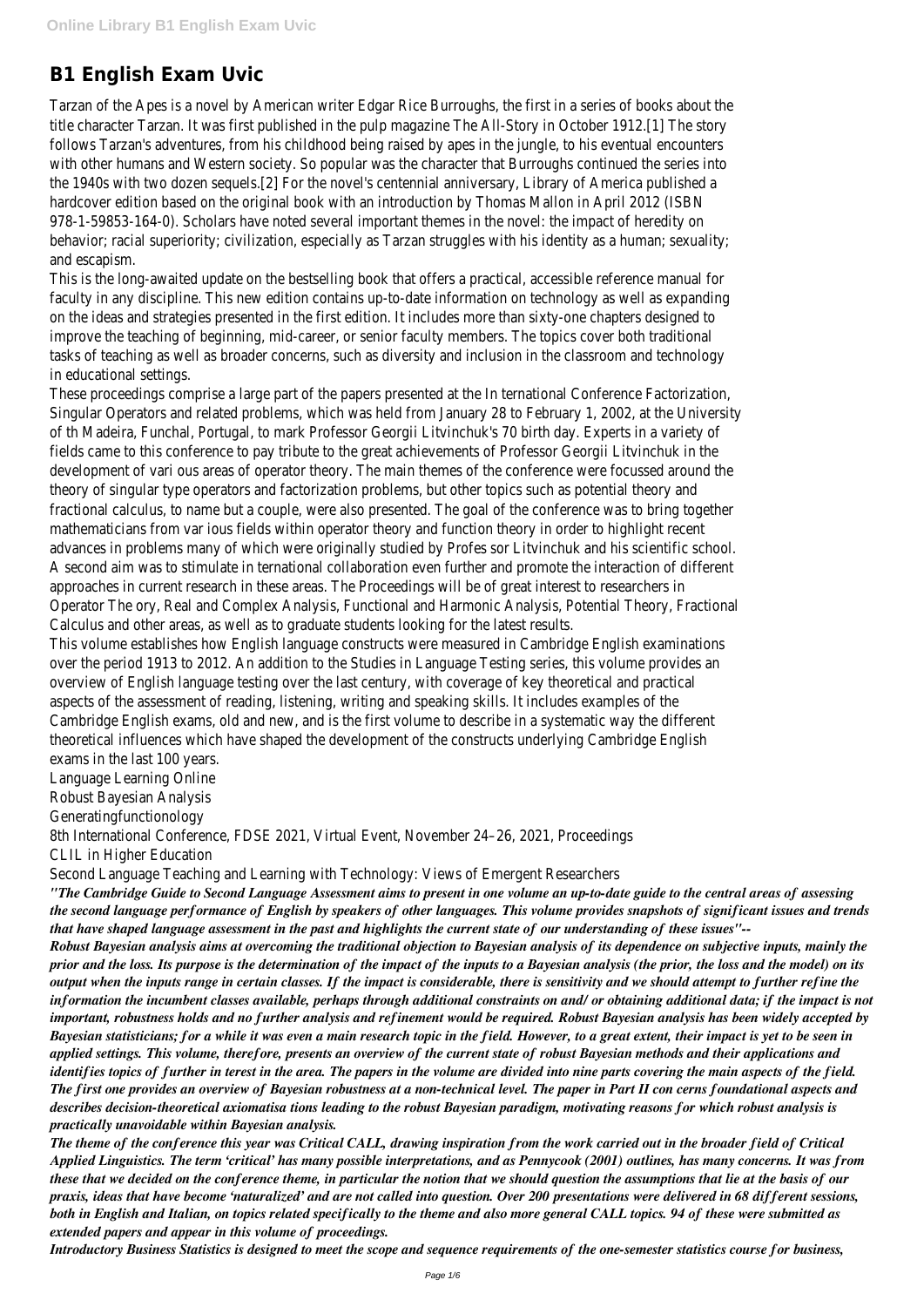*economics, and related majors. Core statistical concepts and skills have been augmented with practical business examples, scenarios, and exercises. The result is a meaningful understanding of the discipline, which will serve students in their business careers and real-world experiences.*

*Community-university research partnerships in global perspectives Depositional Systems and Palaeoenvironmental Controls Tools for Teaching*

## *New Developments in Quantitative Psychology*

*Critical CALL – Proceedings of the 2015 EUROCALL Conference, Padova, Italy*

*International Symposium, RuleML 2009, Las Vegas, Nevada, USA, November 5-7, 2009. Proceedings* Embedded Systems Design with Platform FPGAs introduces professional engineers and students alike to system development using Platform FPGAs. The focus is on embedded systems but it also serves as a general guide to building custom computing systems. The text describes the fundamental technology in terms of hardware, software, and a set of principles to guide the development of Platform FPGA systems. The goal is to show how to systematically and creatively apply these principles to the construction of application-specific embedded system architectures. There is a strong focus on using free and open source software to increase productivity. Each chapter is organized into two parts. The white pages describe concepts, principles, and general knowledge. The gray pages provide a technical rendition of the main issues of the chapter and show the concepts applied in practice. This includes step-by-step details for a specific development board and tool chain so that the reader can carry out the same steps on their own. Rather than try to demonstrate the concepts on a broad set of tools and boards, the text uses a single set of tools (Xilinx Platform Studio, Linux, and GNU) throughout and uses a single developer board (Xilinx ML-510) for the examples. Explains how to use the Platform FPGA to meet complex design requirements and improve product performance Presents both fundamental concepts together with pragmatic, step-by-step instructions for building a system on a Platform FPGA Includes detailed case studies, extended real-world examples, and lab exercises

This electronic version has been made available under a Creative Commons (BY-NC-ND) open access license. Knowledge, democracy and action: Community-university research partnerships in global perspectives is based on a three-year international comparative study undertaken by the Global Alliance on Community Based Research and supported by the UNESCO Chair in Community Based Research and Social Responsibility in Higher Education. It provides evidence from twenty case studies around the world on the power and potential of community and higher education based scholars and activists working together in the co-creation of transformative knowledge. The book draws on the experience and insights of thirty-seven scholars and practitioners from the Global South and North. Opening with a theoretical overview of knowledge, democracy and action, the book is followed by analytical chapters providing lessons learned and capacity building in the north and the south, on the theory and practice of community university research partnerships, models of evaluation, approaches to measuring the impact and an agenda for future research and policy recommendations.

During the past decade, work on cool-water carbonates has expanded to become a mainstream research area. Studies on modern and Quaternary deposits will continue to be important; however, there is increasing momentum towards unravelling sediment processes, biota-sediment interactions and diagenetic products in Cenozoic and older cool-water carbonates. Many contributions in this book document Cenozoic and Quaternary carbonates from landlocked (microtidal) water-bodies. These carbonates display important differences in biota and fabric distributions when compared with world ocean examples. Consequently, the scientific community is now better placed to reinterpret pre-Tertiary carbonates where there is a suspicion that they have developed under microtidal conditions. Some papers in the book provide new approaches to interpreting environmental change within macrotidal regimes and others lay firm foundations for future coolwater carbonate diagenetic research. The aim of the book is to illustrate recent international contributions to cool-water carbonates research, with an emphasis on Neogene and Recent case studies. Contributions are divided into three sections: microtidal carbonates from the

Mediterranean realm; macrotidal examples from New Zealand, Australia and Mexico; and early diagenetic fabrics.

This book constitutes the proceedings of the 8th International Conference on Future Data and Security Engineering, FDSE 2021, held in Ho Chi Minh City, Vietnam, in November 2021.\* The 28 full papers and 8 short were carefully reviewed and selected from 168 submissions. The selected papers are organized into the following topical headings: big data analytics and distributed systems; security and privacy engineering; industry 4.0 and smart city: data analytics and security; blockchain and access control; data analytics and healthcare systems; and short papers: security and data engineering. \* The conference was held virtually due to the COVID-19 pandemic.

Cosmos & Culture

Principles and Practice of Information Theory Tarzan of the Apes Illustrated Embedded Systems Design with Platform FPGAs The Case of Medium-Sized Languages A Roadmap for Research and Innovation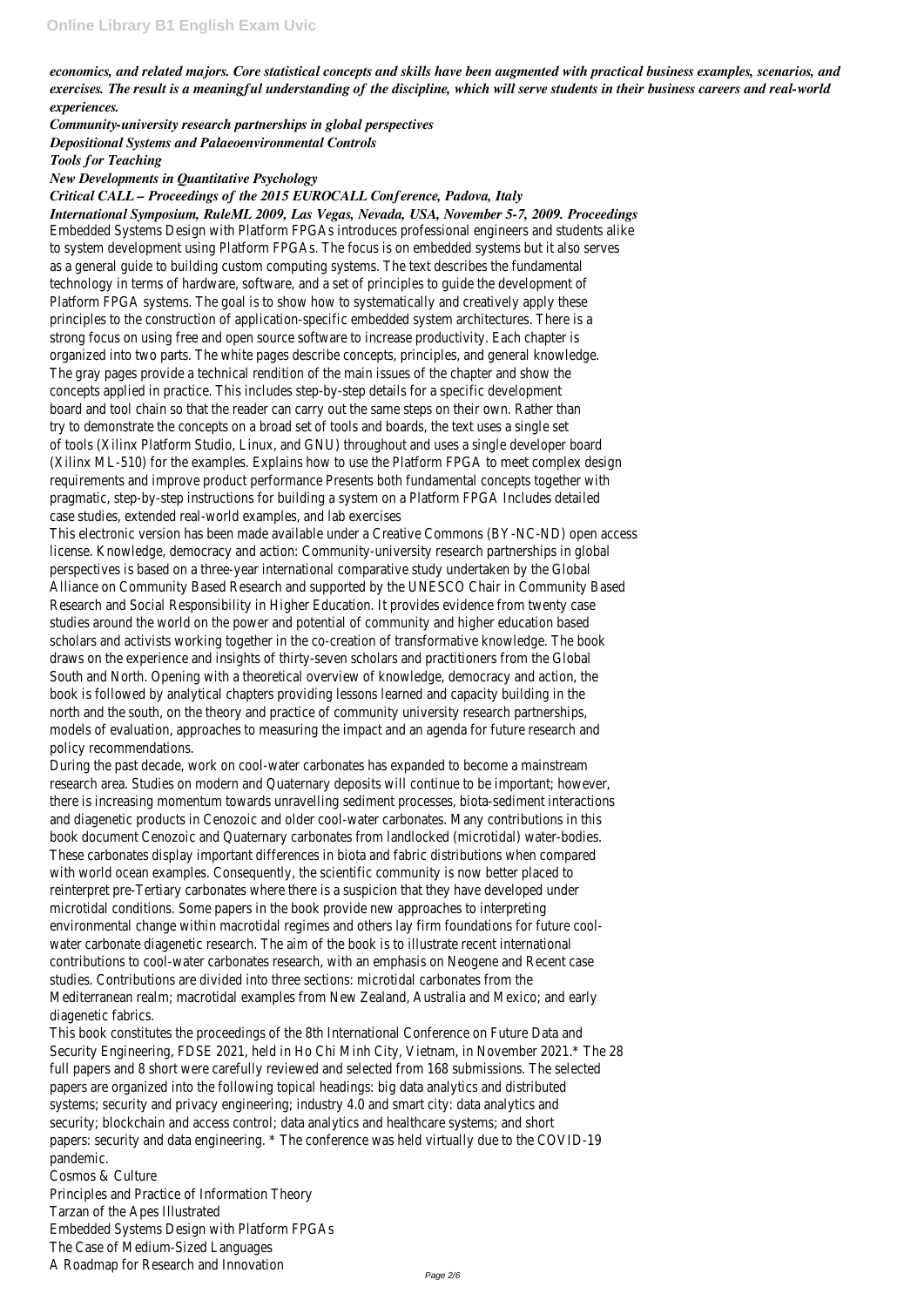Providing a broad overview and packed with examples, A COURSE IN PHONETICS, 7e remains the ideal introduction to phonetics-no previous knowledge required! With its readerfriendly writing style, the book introduces concepts of speech production, describes speech in acoustic terms, and teaches practical phonetic skills, including IPA transcription. In addition, expanded sections on acoustic phonetics and speech motor control help readers use tools for digital inspection and manipulation of speech. Important Notice: Media content referenced within the product description or the product text may not be available in the ebook version.

The standard approach to cognitive development most frequently consists of crosssectional studies comparing different ages and groups while restricted to a single task. The necessity to focus on the individual in an idiographic perspective, rather than on the task or the variable, has been repeatedly emphasized, most recently in several very important papers by Nesselroade and Molenaar. Variability has also emerged as a crucial characteristic. Moreover, understanding the developmental construction of a given cognitive achievement is imperative to understanding cognitive functioning in adulthood. The general objective of this book is to focus on the individual by studying intraindividual and interindividual variability in various cognitive tasks, that is, intraindividual variability across items of a given task ("inconsistency"), across various cognitive tasks ("dispersion"), and/or across years ("intraindividual change"), and of course, on interindividual differences in intraindividual variability. This book presents empirical studies that have been conducted by research groups in Europe and in North America, prominent in the field of variability and development or methodology. The 26 authors/co-authors include senior authors such as Lautrey, Schmiedek, Dauvier, van der Maas, Ghisletta, Stawski, MacDonald, and de Ribaupierre.

This open access book explores supply chains strategies to help companies face challenges such as societal emergency, digitalization, climate changes and scarcity of resources. The book identifies industrial scenarios for the next decade based on the analysis of trends at social, economic, environmental technological and political level, and examines how they may impact on supply chain processes and how to design next generation supply chains to answer these challenges. By mapping enabling technologies for supply chain innovation, the book proposes a roadmap for the full implementation of the supply chain strategies based on the integration of production and logistics processes. Case studies from process industry, discrete manufacturing, distribution and logistics, as well as ICT providers are provided, and policy recommendations are put forward to support companies in this transformative process.

This document constitutes a detailed set of lecture slides on the C++ programming language and is current with the C++14 standard. Many aspects of the language are covered from introductory to more advanced. This material includes: language basics (objects, types, values, operators, expressions, control-flow constructs, functions, and namespaces), classes, templates (function, class, alias, and variable templates; template specialization; and variadic templates), lambda expressions, inheritance and run-time polymorphism, exceptions (exception safety, RAII, and smart pointers), rvalue references (move semantics and perfect forwarding), concurrency (sequential consistency, atomic memory operations, data races; threads, mutexes, condition variables, promises and futures, atomics, and fences; happens-before and synchronizes-with relationships; and sequentially-consistent and other memory models). A number of best practices, tips, and idioms regarding the use of the language are also presented. Some aspects of the C++ standard library are covered, including: containers, iterators, and algorithms; the std::vector and std::basic string classes; I/O streams; and time measurement. Various general programming-related topics are also presented, such as material on: good programming practices, finite-precision arithmetic, and software documentation. Lecture Slides for the C++ Programming Language (Version: 2016-01-18) The Cambridge Handbook of the Law of the Sharing Economy Developing Prototypic Measures of Cross-cultural Pragmatics Collected Out of the Most, and Best of Our English Dramatick Poems: Methodically Digested Into Common Places for Generall Use RoboCup 2009: Robot Soccer World Cup XIII **This book includes the thoroughly refereed post-conference proceedings of the 13th RoboCup International Symposium, held in Graz, Austria, in June/July, 2009. They cover scientific contributions to a variety of research areas related to all RoboCup divisions. The authors examine a broad range of Catholic high schools to determine whether or not students are better educated in these schools than they are in public schools. They find that the Catholic schools do have an independent effect on achievement, especially in reducing disparities between disadvantaged and privileged students. The Catholic school of today, they show, is informed by a vision, similar to that of John Dewey, of the school as a community committed to**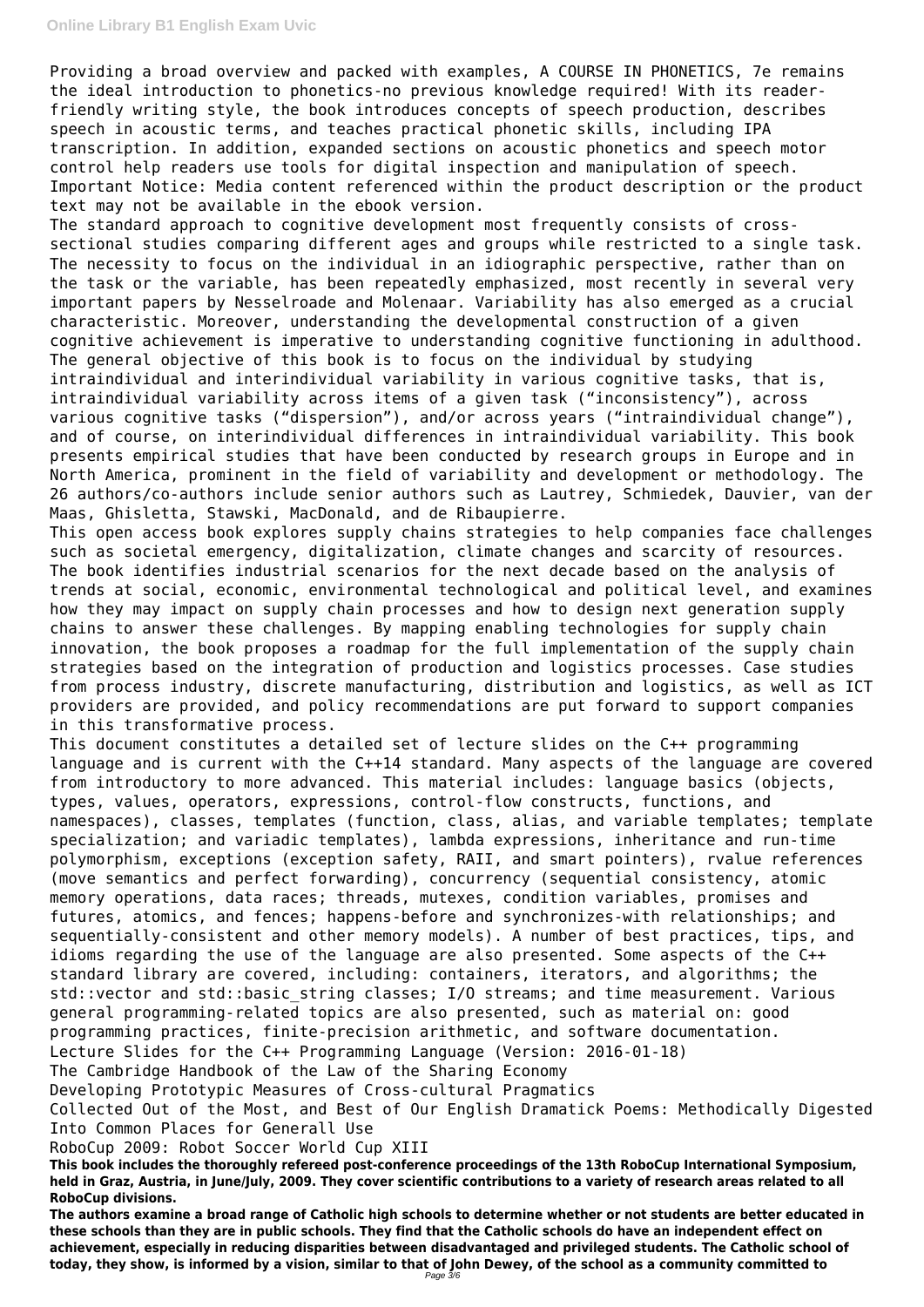**democratic education and the common good of all students.**

**Detection Theory is an introduction to one of the most important tools for analysis of data where choices must be made and performance is not perfect. Originally developed for evaluation of electronic detection, detection theory was adopted by psychologists as a way to understand sensory decision making, then embraced by students of human memory. It has since been utilized in areas as diverse as animal behavior and X-ray diagnosis. This book covers the basic principles of detection theory, with separate initial chapters on measuring detection and evaluating decision criteria. Some other features include: \*complete tools for application, including flowcharts, tables, pointers, and software; \*student-friendly language; \*complete coverage of content area, including both one-dimensional and multidimensional models; \*separate, systematic coverage of sensitivity and response bias measurement; \*integrated treatment of threshold and nonparametric approaches; \*an organized, tutorial level introduction to multidimensional detection theory; \*popular discrimination paradigms presented as applications of multidimensional detection theory; and \*a new chapter on ideal observers and an updated chapter on adaptive threshold measurement. This up-to-date summary of signal detection theory is both a self-contained reference work for users and a readable text for graduate students and other researchers learning the material either in courses or on their own.**

**The 77th Annual International Meeting of the Psychometric Society (IMPS) brought together quantitative researchers who focus on methods relevant to psychology. The conference included workshops, invited talks by well-known scholars, and presentations of submitted papers and posters. It was hosted by the University of Nebraska-Lincoln and took place between the 9th and 12th of July, 2012. The chapters of this volume are based on presentations from the meeting and reflect the latest work in the field. Topics with a primarily measurement focus include studies of item response theory, computerized adaptive testing, cognitive diagnostic modeling, and psychological scaling. Additional psychometric topics relate to structural equation modeling, factor analysis, causal modeling, mediation, missing data methods, and longitudinal data analysis, among others. The papers in this volume will be especially useful for researchers (graduate students and other quantitative researchers) in the social sciences who use quantitative methods, particularly psychologists. Most readers will benefit from some prior knowledge of statistical methods in reading the chapters. Future Data and Security Engineering. Big Data, Security and Privacy, Smart City and Industry 4.0 Applications Contexts and Constructions**

## **The Practice of English Language Teaching Next Generation Supply Chains Undoing the Demos**

## **The English Treasury of Wit and Language**

Although the study of cross-cultural pragmatics has gained importance in applied linguistics, there are no standard forms of assessment that might make research comparable across studies and languages. The present volume describes the process through which six forms of cross-cultural assessment were developed for second language learners of English. The models may be used for second language learners of other languages. The six forms of assessment involve two forms each of indirect discourse completion tests, oral language production, and self-assessment. The procedures involve the assessment of requests, apologies, and refusals. Printbegrænsninger: Der kan printes 10 sider ad gangen og max. 40 sider pr. session

This Handbook grapples conceptually and practically with what the sharing economy - which includes entities ranging from large forprofit firms like Airbnb, Uber, Lyft, Taskrabbit, and Upwork to smaller, non-profit collaborative initiatives - means for law, and how law, in turn, is shaping critical aspects of the sharing economy. Featuring a diverse set of contributors from many academic disciplines and countries, the book compiles the most important, up-to-date research on the regulation of the sharing economy. The first part surveys the nature of the sharing economy, explores the central challenge of balancing innovation and regulatory concerns, and examines the institutions confronting these regulatory challenges, and the second part turns to a series of specific regulatory domains, including labor and employment law, consumer protection, tax, and civil rights. This groundbreaking work should be read by anyone interested in the dynamic relationship between law and the sharing economy.

Tracing neoliberalism's devastating erosions of democratic principles, practices, and cultures.

Presentations from the 77th Annual Psychometric Society Meeting

Principles and Practices

Language Policy in Higher Education

How to Teach Business English

Detection Theory

Towards a Multilingual Language Policy

**This work has been selected by scholars as being culturally important and is part of the knowledge base of civilization as we know it. This work is in the public domain in the United States of America, and possibly other nations. Within the United States, you may freely copy and distribute this work, as no entity (individual or corporate) has a copyright on the body of the work. Scholars believe, and we concur, that this work is important enough to be preserved, reproduced, and made generally available to the public. To ensure a quality reading experience, this work has been proofread and republished using a format that seamlessly blends the original graphical elements with text in an easy-to-read typeface. We appreciate your support of the preservation process, and thank you for being an important part of keeping this knowledge alive and relevant. Written by experienced teachers and teacher trainers, this series offers practical teaching ideas within a clear, theoretical framework. Each title includes a photocopiable 'Task File' of training and reflection activities to reinforce theories and practical ideas presented.**

**From GPO Bookstore's Website: Authors with diverse backgrounds in science, history, anthropology, and more, consider culture in the context of the cosmos. How does our knowledge of cosmic evolution affect terrestrial culture? Conversely, how does our**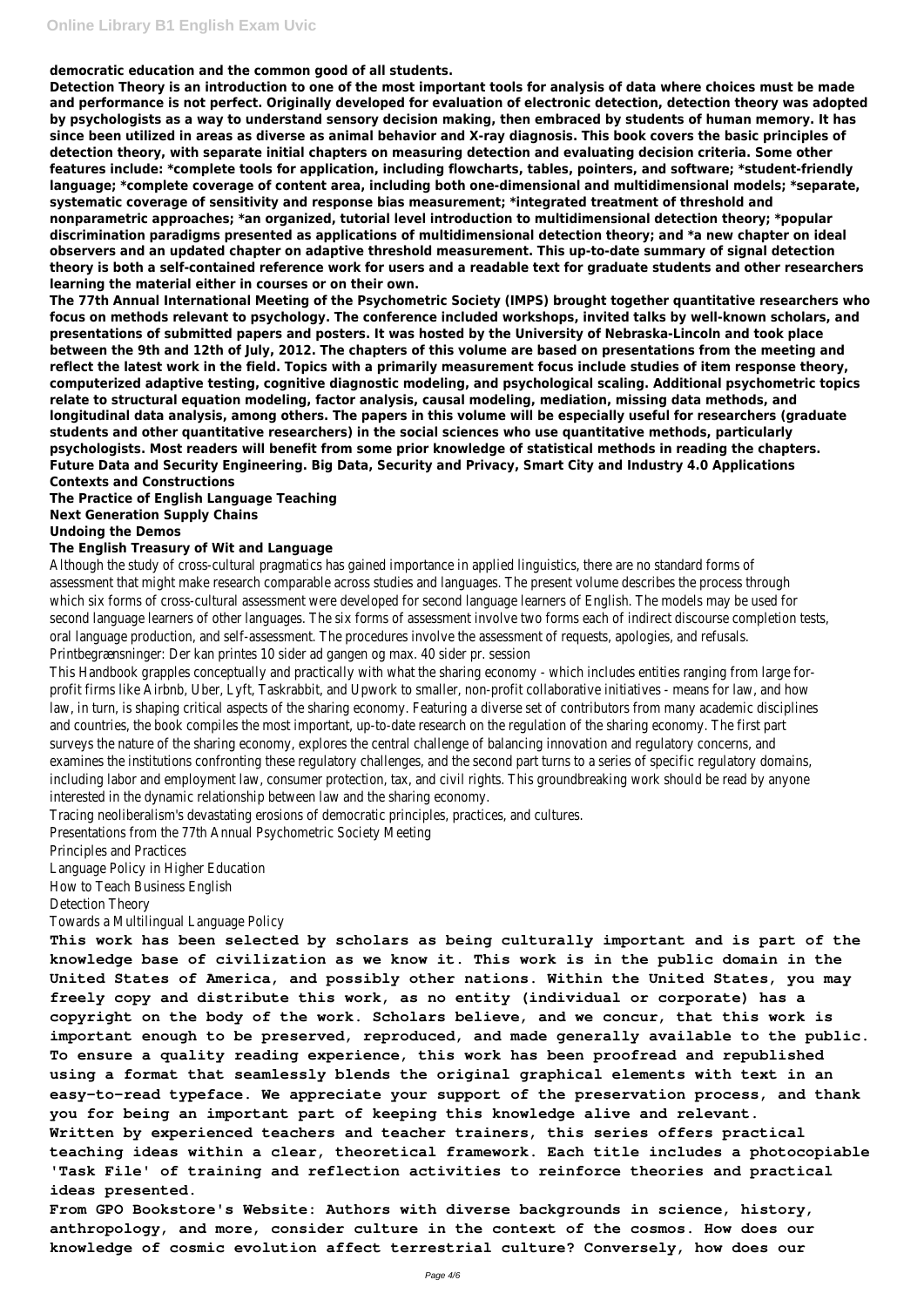**knowledge of cultural evolution affect our thinking about possible cultures in the cosmos? Are life, mind, and culture of fundamental significance to the grand story of the cosmos that has generated its own self-understanding through science, rational reasoning, and mathematics? Book includes bibliographical references and an index. This book offers a unique view of multilingualism in higher education from a global perspective. It presents a contextualised case of a multilingual language policy which takes the Content and Language Integrated Learning (CLIL) approach. The volume discusses various approaches to multilingual education including CLIL and then proposes guidelines for a multilingual language policy for Universitat Jaume I in Castelló, Spain. It examines the advantages of a multilingual education programme and reviews the success of existing language policies. This book will be an essential resource for researchers and students as well as policy makers.**

**Rule Interchange and Applications**

**Issues and Solutions**

**Neoliberalism's Stealth Revolution**

**Measured Constructs**

### **Factorization, Singular Operators and Related Problems**

#### **How to Teach English**

Generatingfunctionology provides information pertinent to generating functions and some of their uses in discrete mathematics. This book presents the power of the method by giving a number of examples of problems that can be profitably thought about from the point of view of generating functions. Organized into five chapters, this book begins with an overview of the basic concepts of a generating function. This text then discusses the different kinds of series that are widely used as generating functions. Other chapters explain how to make much more precise estimates of the sizes of the coefficients of power series based on the analyticity of the function that is represented by the series. This book discusses as well the applications of the theory of generating functions to counting problems. The final chapter deals with the formal aspects of the theory of generating functions. This book is a valuable resource for mathematicians and students.

The 2009 International Symposium on Rule Interchange and Applications (RuleML 2009), collocated in Las Vegas, Nevada, with the 12th International Business Rules Forum, was the premier place to meet and to exchange ideas from all ?elds of rules technologies. The aims of RuleML 2009 were both to present new and interesting research results and to show successfully deployed rule-basedapplications. This annualsymposium is the ?agshipevent of the Rule Markup and Modeling Initiative (RuleML). The RuleML Initiative (www.ruleml.org) is a non-pro?t umbrella organi- tion of several technical groups organized by representatives from academia, industry and public sectors working on rule technologies and applications. Its aim is to promote

Presents what's happening in Web-based language learning drawing on the experience of hands-on teachers, professional and amateur developers and students of all ages in a variety of approaches and settings. Presents a substanial body of new research into students' perceptions of the Web environment.

Evaluates the academic performance of students, citing school order and discipline, regular homework, and teacher involvement

Neuropschology with Asians and Asian Americans Practical and Theoretical Considerations J. Mark Davis and Rik Carl D'Amato, editors The challenge of cultural competence for health providers is more than the recognition of other ethnicities: it entails the balancing of group and individual factors to apply relevant information in diagnostic and therapeutic settings. Particularly in need of culturally appropriate services are Asians and Asian Americans, populations that are diverse, growing, and underserved by Asian practitioners. Neuropsychology with Asians and Asian Americans takes cultural neuroscience to new levels in its variety and usefulness. Focusing on the largest groups of Far East and Southeast Asian descent, this leading-edge reference examines the influence of culture on psychological processes and identifies sociocultural factors as they influence neurological aspects of client presentation. This expert coverage goes beyond wellknown constructs of "collectivism" and "family orientation" toward establishing an evidence base crucial to understanding, assessing, and treating Asian and Asian American clients, including: Linguistic factors and language assessment of Asians. Society and acculturation in Asian and Asian American communities Mental illness from Asian and Asian American perspectives. Understanding cognitive differences across the lifespan: comparing Eastern and Western cultures Clinical interviews and qualitative assessment with Asian clients Neuropsychological test selection with Asian clients Unique in its scope and detail, Neuropsychology with Asians and Asian Americans is a necessary resource for neuropsychologists and rehabilitation specialists as well as social workers and clinical, counseling, and school psychologists. Cognitive Development and Individual Variability A Course in Phonetics Cultural Evolution in a Cosmic Context

Practical and Theoretical Considerations

The Cambridge Guide to Second Language Assessment Neuropsychology of Asians and Asian-Americans